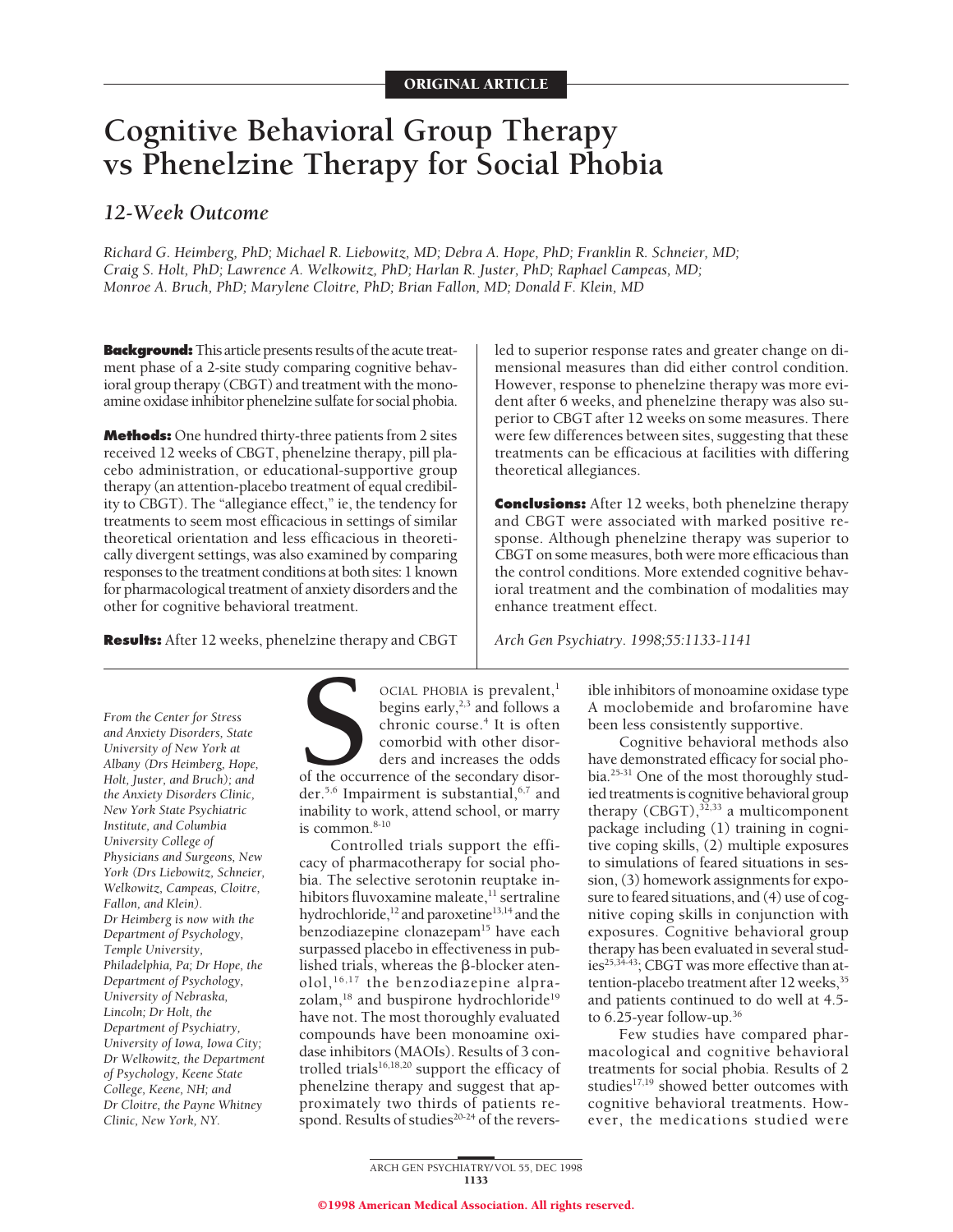# *PATIENTS AND METHODS*

We compared CBGT, phenelzine therapy, placebo administration, and educational-supportive group therapy (ES), an attention-placebo procedure.35 All treatments were conducted at both sites (**Figure 1**). Eligible patients met *DSM-III-R,*<sup>44</sup> criteria for social phobia. At the Center for Stress and Anxiety Disorders of the State University of New York at Albany, the Anxiety Disorder Interview Schedule– Revised (ADIS-R)<sup>45,46</sup> was administered. At the Anxiety Disorders Clinic of the New York State Psychiatric Institute, New York, either the Schedule for Affective Disorders and Schizophrenia–Lifetime version (modified for the study of anxiety disorders)<sup>47</sup> or the Structured Clinical Interview for *DSM-III-R*<sup>48</sup> was administered. In each setting, the social phobia section of the other site's diagnostic interview was administered to ensure that similar patients were enrolled at both sites. Patients underwent physical examinations and satisfied relevant inclusion and exclusion criteria. Pretreatment assessment included an independent assessor interview, self-report questionnaires, and a behavioral test. Groups of 5 to 7 patients, stratified by social phobia subtype, were then randomly assigned to 12 weekly sessions of 1 of the 4 treatments. Phenelzine and double-blind pill placebo were administered by a psychiatrist, and CBGT and ES were conducted by a psychologist and cotherapist. Assessments were repeated after 6 (interview and questionnaires only) and 12 weeks of treatment. Thereafter, nonresponders to the active treatments and patients who received ES or pill placebo were removed from the study. Responders to CBGT or phenelzine therapy were eligible for the long-term phase of the study, described in a separate article.

# **PATIENTS**

The sample consisted of 133 patients, 59 from Albany, NY, and 74 from New York, NY, who presented for treatment at 1 of the sites, were referred by local mental health or medical practitioners, or responded to advertisements in local media. For study inclusion, prospective patients had to meet criteria for social phobia and had to be between 18 and 65 years old, fluent in English, willing to provide written informed consent, and able to participate responsibly in treatment. Exclusions included schizophrenia, major depression, prominent risk of self-harm, organic mental disorder, history of bipolar I disorder, alcohol or substance abuse (within the past 6 months), a previous adequate trial of cognitive behavioral therapy ( $\geq 6$  sessions) or MAOI treatment (phenelzine sulfate,  $\geq$  45 mg/d, or the equivalent dosage of another MAOI for 4 weeks) for social phobia, or any serious medical condition that would increase the patient's chances of being harmed by study participation. There were no significant demographic differences between

buspirone<sup>19</sup> and atenolol,<sup>17</sup> neither of which surpassed the efficacy of placebo, limiting the value of these comparisons.

We compared phenelzine therapy and CBGT, pharmacological and cognitive behavioral treatments with previously demonstrated efficacy for social phobia. We also evaluated the "allegiance effect," ie, the tendency for treatments to seem most efficacious in setpatients at the 2 sites or among patients assigned to the 4 treatment conditions (**Table 1**). Patients from New York City were more severe on several pretreatment measures. However, patients assigned to the 4 treatment conditions did not differ overall or as a function of site on these measures.

## **TREATMENTS**

#### **Administration of Phenelzine or Pill Placebo**

A psychiatrist monitored patients' clinical state and offered support according to a manual adapted from the National Institute of Mental Health Treatment of Depression Collaborative Research Program.<sup>49</sup> Visits lasted 30 minutes, except for a 45-minute initial visit. No systematic exposure instructions were offered.

Patients received 15-mg phenelzine sulfate tablets  $(n = 31)$  or matching placebo tablets  $(n = 33)$  in 1 morning dose; dosages of 60 mg/d (4 pills) and greater were split between morning and noontime. Dosages started at 15 mg/d and increased to 30 mg/d on day 4, to 45 mg/d on day 8, and to 60 mg/d on day 15. After 4 weeks, depending on symptoms and adverse effects, dosages could be raised to 75 mg/d. After 5 weeks, dosages could be raised to 90 mg/d. No other psychotropic medications were permitted, and patients followed MAOI dietary restrictions.<sup>50</sup>

#### **Cognitive Behavioral Group Therapy**

Cognitive behavioral group therapy was administered in 12 sessions of  $2\frac{1}{2}$  hours each to groups of 5 to 7 patients (n = 36). In the first 2 sessions, patients were taught to identify negative cognitions ("automatic thoughts" [ATs]), to observe the covariation between anxiety and ATs, to challenge logical errors in ATs, and to formulate rational alternatives. Thereafter, they confronted increasingly difficult feared situations (first in the session and then in real life) while applying cognitive skills. When patients worked on their personal target situations, a standard sequence was followed: (1) identification of ATs, (2) identification of logical errors in ATs, (3) disputation of ATs and formulation of rational responses, and (4) establishment of behavioral goals. Patients practiced cognitive skills while completing behavioral tasks (eg, conversing with another group member or giving a speech). Goal attainment and use of cognitive skills were reviewed. Behavioral experiments were used to confront specific reactions to the exposure. Patients were given assignments for exposure to real-life situations between sessions and were instructed to complete self-administered cognitive restructuring exercises before and after.

#### **Educational-Supportive Group Therapy**

In the first portion of ES sessions  $(n=33)$ , topics relevant to social phobia (eg, fear of negative evaluation,

tings of similar theoretical orientation and less efficacious in theoretically divergent settings. Thus, the study was conducted at 2 centers: 1 known for cognitive behavioral treatment of anxiety disorders and the other for pharmacological treatment. Administration of each treatment at both sites, with appropriate quality controls and supervision, provides a stern test of allegiance effects and the utility of the treatments.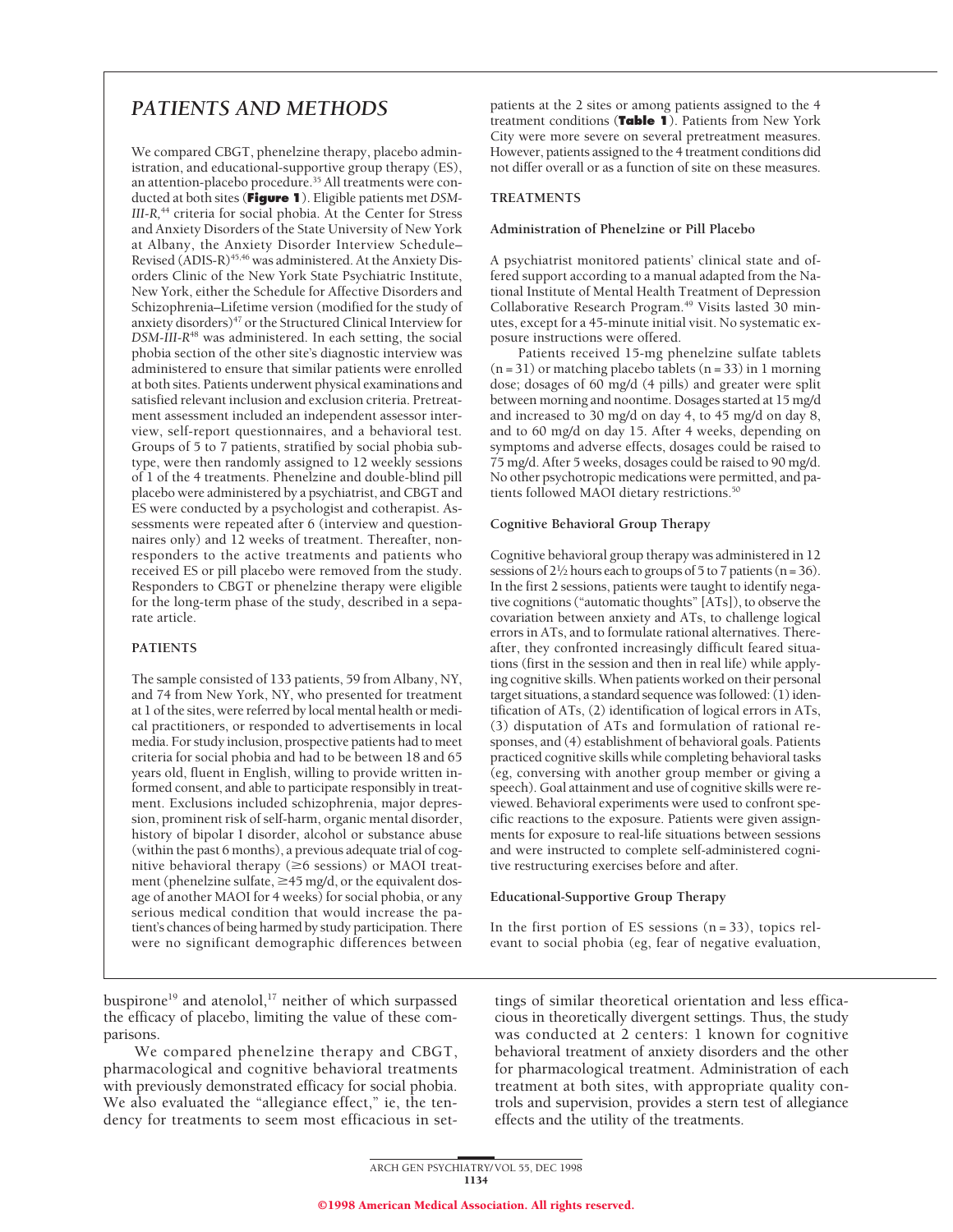conversation skills) were presented and discussed. Weekly handouts outlined the agenda for the next session and posed questions for patients' consideration. Written responses were brought to the sessions and served as a basis for discussion. Supportive group therapy was conducted in the second half of sessions 2 through 12. Therapists did not instruct patients to confront feared situations.

#### **MEASURES**

#### **Independent Assessment**

**Criterion for Treatment Response.** The independent assessor (IA), unaware of treatment condition, completed the 7-point rating of change from the Social Phobic Disorders Severity and Change Form.<sup>16</sup> This rating was used to categorize treatment response. Patients rated 1 or 2 (markedly or moderately improved) were classified as responders and patients rated 3 or higher were classified as nonresponders.

**Other IA Measures.** The IA also administered the Liebowitz Social Anxiety Scale (LSAS),<sup>51</sup> a 24-item scale that provides separate scores for fear (0-3 indicate none, mild, moderate, and severe, respectively) and avoidance (0-3 indicate never, occasionally, often, and usually, respectively) of social interaction and performance situations. The LSAS has been widely used in studies of pharmacotherapy of social phobia14-16,20-24,52,53 and has demonstrated good psychometric properties.<sup>54,55</sup>

The IA also administered the ADIS-R social phobia module and completed the ADIS-R Clinician's Severity Rating, a rating from 0 to 8 of the severity of symptoms and impairment associated with social phobia, and the 7-point rating of severity from the Social Phobic Disorders Severity and Change Form.

The IA also administered the avoidant personality disorder module from the Personality Disorders Examination.56,57 The number of criteria satisfied by each patient and a dimensional score derived by summing the ratings assigned to each item were examined.

#### **Self-report Measures**

Patients completed (1) the Social Avoidance and Distress Scale<sup>58</sup>; (2) the Fear of Negative Evaluation Scale<sup>58</sup>; (3) the social phobia subscale and 0 to 8 self-rating of avoidance from the Fear Questionnaire<sup>59,60</sup>; (4) the Social Interaction Anxiety Scale, a measure of anxiety in dyads and groups $61-64$ ; (5) the Social Phobia Scale, a measure of anxiety when being observed by others $61-64$ ; and  $(6)$  the

#### RESULTS

Attrition  $(n = 26)$  did not differ across conditions. Eight patients discontinued CBGT, 5 discontinued phenelzine therapy, 6 discontinued placebo use, and 7 discontinued ES. Five patients were noncompliant, 5 patients discontinued therapy because of positive treatment effects, 3 because of lack of efficacy, 5 because of adverse

interpersonal sensitivity, depression, anxiety, and phobic anxiety subscales of the Symptom Checklist-90–Revised.<sup>65</sup>

#### **Individualized Behavioral Test**

Before and after acute treatment, each patient participated in an individualized behavioral test. A real-life anxietyevoking situation was selected for each patient for reenactment. Patients rated their anxiety on a scale from 0 to 100 three times before (anticipatory period) and 5 times during (performance period) the 4-minute test situation. Afterward, patients rated their performance on a scale from 0 to 100.

#### **In-Session Measures**

Patients completed the Reaction to Treatment Questionnaire,<sup>66</sup> which assesses treatment credibility and patients' confidence that treatment will be helpful, after sessions 1 and 4. Patients in group therapy completed the 9-item Gross Cohesion Scale,<sup>67</sup> which asks patients to rate how positively involved they are with their group, after sessions 4 and 8.

#### **DATA ANALYSES**

All statistical analyses were conducted twice, first only for patients who completed treatment and again including dropouts (intent-to-treat analysis [ITT]). Patients undergoing CBGT and ES were classified as dropouts if they missed more than 3 sessions. Patients receiving medication were classified as dropouts if they missed more than 3 visits, did not take medication for 5 consecutive days or a total of 10 days, or did not receive a dosage of at least 45 mg/d (or 3 placebo tablets) for at least 4 weeks. In the ITT analysis of treatment response, dropouts were considered failures. In the ITT analyses of dimensional measures, the patient's last available score was carried forward.

Categorical analyses were conducted using  $\chi^2$  or Fisher exact tests. Dimensional measures from the IA interview, questionnaire battery, and behavior test were each submitted to multivariate analyses of covariance (MANCOVAs), controlling for pretreatment scores, separately for the 6- and 12-week assessments. For each set of measures at each assessment, 2 (site)  $\times$  4 (treatment) MANCOVAs were originally conducted. However, because site did not interact significantly with treatment, 1-way MANCOVAs with treatment as the independent variable are reported here. Significant MANCOVAs were followed by univariate ANCOVAs and post hoc Duncan multiple range tests. Significance levels were set at *P*<.05, 2-tailed. Heterogeneity of regression was evaluated but was not significant.

effects, 2 because of nontreatment-related events, and 6 because of unknown reasons. There were no severe adverse effects; adverse effects were as expected for administration of an MAOI. Completers and dropouts did not differ on demographic or pretreatment clinical measures or group cohesion. Dropouts rated their assigned treatments as less credible than completers at session 4  $(t_{96} = 2.02; P \le 0.05)$ .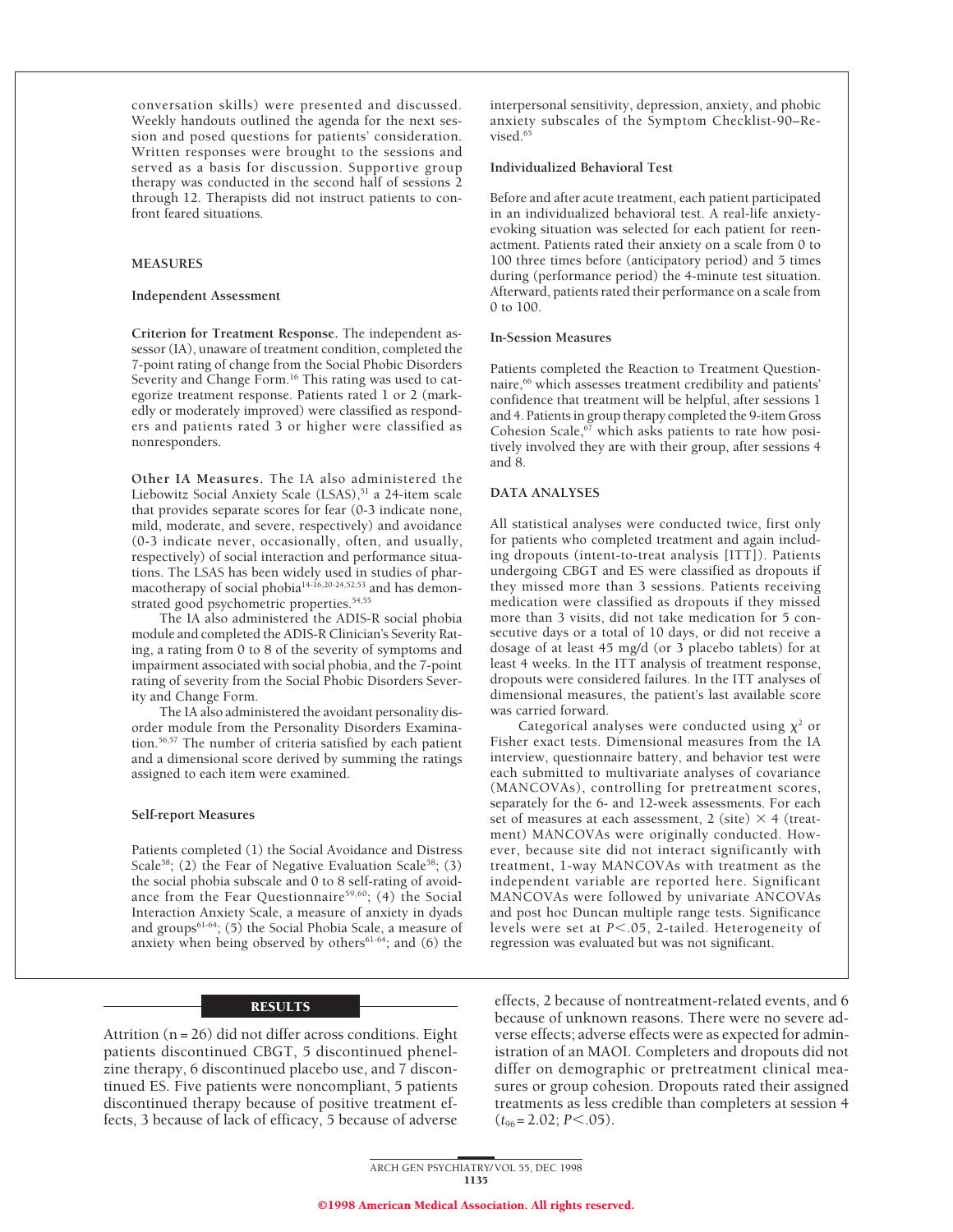

**Figure 1.** Design of the study. Events depicted in this diagram were conducted at each site of the collaborative study.

Treatment credibility was further evaluated in a 4 (treatment)  $\times$  2 (session 1 vs 4) repeated-measures analysis of variance. Group cohesion was further evaluated in a 2 (CBGT and  $ES$ )  $\times$  2 (session 4 vs 8) repeated-measures analysis of variance. There were no significant effects in these analyses, suggesting that these variables do not underlie differences in treatment efficacy. However, treatments differed in attendance  $(F_{3,101} = 5.81; P < .002)$ . Patients receiving phenelzine (mean $\pm$ SD, 11.38  $\pm$  0.88) and placebo (mean  $\pm$  SD,  $11.48 \pm 1.05$ ) attended more sessions than patients undergoing CBGT (mean  $\pm$  SD, 10.39  $\pm$  1.20). Patients receiving placebo attended more sessions than patients undergoing ES (mean  $\pm$  SD, 10.77  $\pm$  1.24). Mean week 12 phenelzine dose was 59.64 mg/d; however, week 12 dose was unrelated to response among patients receiving phenelzine. Patients receiving phenelzine and placebo did not differ in number of prescribed tablets.

#### **IA RATINGS**

#### **Responder/Nonresponder Analyses**

**Midtreatment (6-Week) Assessment.** Among 6-week completers  $(n = 113)$ , 10 (35%) of 29 patients undergoing CBGT, 16 (59%) of 27 patients taking phenelzine, 9 (31%) of 29 patients taking placebo, and 6 (21%) of 28 patients undergoing ES were classified as midtreatment

|                                         | <b>CBGT</b><br>$(n = 36)$ | <b>Phenelzine Sulfate</b><br>$(n = 31)$ | <b>Pill Placebo</b><br>$(n = 33)$ | ES<br>$(n = 33)$ | <b>Full Sample</b><br>$(N = 133)$ |
|-----------------------------------------|---------------------------|-----------------------------------------|-----------------------------------|------------------|-----------------------------------|
| Women, No. (%)                          | 20(55.6)                  | 14(45.2)                                | 14(42.4)                          | 18(54.4)         | 66(49.6)                          |
| Age, y                                  |                           |                                         |                                   |                  |                                   |
| Mean $\pm$ SD                           | $37.0 \pm 9.7$            | $32.1 \pm 8.4$                          | $36.1 \pm 10.2$                   | $34.0 \pm 9.6$   | $34.9 \pm 9.6$                    |
| Range                                   | 19-53                     | 19-52                                   | $23 - 60$                         | $19 - 61$        | $19 - 61$                         |
| Duration of social phobia, mean ± SD, y | $20.8 \pm 14.2$           | $21.1 \pm 11.7$                         | $21.1 \pm 10.2$                   | $13.3 \pm 8.9$   | $19.5 \pm 11.8$                   |
| Marital status, No. (%)                 |                           |                                         |                                   |                  |                                   |
| <b>Married</b>                          | 11(30.5)                  | 10(32.3)                                | 9(27.2)                           | 10(30.3)         | 40(30.1)                          |
| Single, never married                   | 18(50.0)                  | 18(58.1)                                | 18 (54.5)                         | 20(60.6)         | 74(55.6)                          |
| Separated/divorced                      | 3(8.3)                    | 3(9.7)                                  | 4(12.1)                           | 2(6.1)           | 12 $(9.0)$                        |
| Failed to report                        | 4(11.1)                   | 0(0)                                    | 2(6.1)                            | 1(3.0)           | 7(5.3)                            |
| Living situation, No. (%)               |                           |                                         |                                   |                  |                                   |
| Alone                                   | 9(25.0)                   | 11(35.5)                                | 12(36.4)                          | 12(36.4)         | 44 (33.1)                         |
| With parents                            | 4(11.1)                   | 6(19.4)                                 | 6(18.2)                           | 2(6.1)           | 18(13.5)                          |
| With spouse/significant other           | 11(30.5)                  | 11(35.5)                                | 9(27.2)                           | 10(30.3)         | 41 (30.8)                         |
| Other                                   | 12(33.3)                  | 3(9.7)                                  | 6(18.2)                           | 9(27.2)          | 30(22.6)                          |
| Employment, No. (%)                     |                           |                                         |                                   |                  |                                   |
| Full-time employment                    | 23(63.9)                  | 16(51.6)                                | 14(42.4)                          | 25(75.8)         | 78(58.6)                          |
| Full-time student                       | 6(16.7)                   | 7(22.6)                                 | 6(18.2)                           | 1(3.0)           | 20(15.0)                          |
| Part-time/homemaker/retired             | 0(0)                      | 5(16.1)                                 | 8(24.2)                           | 3(9.1)           | 16(12.0)                          |
| Unemployed                              | 6(16.7)                   | 3(9.7)                                  | 5(15.2)                           | 4(12.1)          | 18(13.5)                          |
| Failed to report                        | 1(2.8)                    | 0(0)                                    | 0(0)                              | 0(0)             | 1(0.8)                            |
| Education, No. (%)                      |                           |                                         |                                   |                  |                                   |
| College graduate                        | 23(63.9)                  | 17(54.8)                                | 21(63.6)                          | 17(51.5)         | 78 (58.6)                         |
| Some college                            | 5(13.9)                   | 10(32.3)                                | 8(24.2)                           | 7(21.2)          | 30(22.6)                          |
| High school or less                     | 5(13.9)                   | 4(12.9)                                 | 3(9.1)                            | 8(24.2)          | 20(15.0)                          |
| Failed to report                        | 3(8.3)                    | 0(0)                                    | 1(3.0)                            | 1(3.0)           | 5(3.8)                            |
| Social phobia, No. (%) generalized      | 20(55.6)                  | 24 (77.4)                               | 26 (78.8)                         | 24(72.7)         | 94(70.7)                          |
| Treated at each site, No. (%)           |                           |                                         |                                   |                  |                                   |
| Albany, NY                              | 18(50.0)                  | 15(48.4)                                | 15(45.5)                          | 11(33.3)         | 59 $(44.4)$                       |
| New York, NY                            | 18(50.0)                  | 16(51.6)                                | 18 (54.5)                         | 22(66.7)         | 74(55.6)                          |

\*CBGT indicates cognitive behavioral group therapy; ES, educational-supportive group therapy.

ARCH GEN PSYCHIATRY/ VOL 55, DEC 1998 1136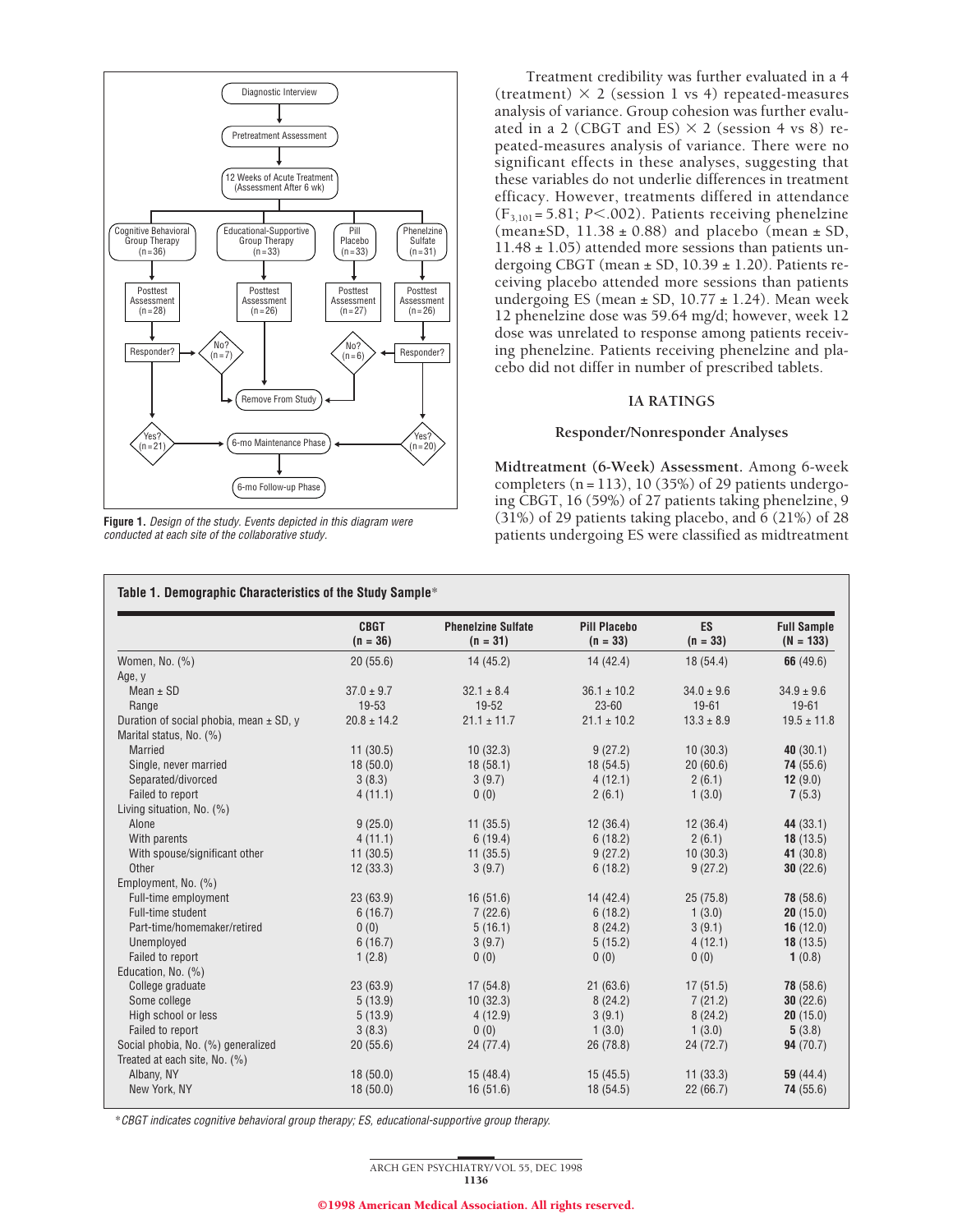responders ( $\chi^2_{3,N=113}$  = 9.22; *P*<.03). In the ITT analysis, 10 (28%) of 36 patients receiving CBGT, 16 (52%) of 31 patients receiving phenelzine, 9 (27%) of 33 patients taking placebo, and 6 (18%) of 33 patients undergoing ES were classified as responders  $(\chi^2_{3,N=133}=9.11; P<.03)$ . In both analyses, phenelzine therapy was associated with more responders than were the other 3 treatments, which did not differ (**Figure 2**).

**Posttreatment (12-Week) Assessment.** Among treatment completers  $(n = 107)$ , 21 (75%) of 28 patients undergoing CBGT, 20 (77%) of 26 patients taking phenelzine, 11 (41%) of 27 patients taking placebo, and 9 (35%) of 26 patients undergoing ES were classified as responders after 12 weeks  $(\chi^2_{3, N=107} = 16.14;$ *P*<.001). Of the 133 patients in the ITT analysis, 21 (58%) of 36 patients undergoing CBGT, 20 (65%) of 31 patients receiving phenelzine, 11 (33%) of 33 patients receiving placebo, and 9 (27%) of 33 patients receiving ES were classified as 12-week responders  $(\chi^2_{3,N=133} = 13.28; P<.005)$ . In both analyses, both CBGT and phenelzine had higher proportions of responders than placebo or ES, but CBGT and phenelzine did not differ (Figure 2).

### **Dimensional Ratings**

**Midtreatment (6-Week) Assessment.** The Personality Disorders Examination was not administered at the 6-week assessment. The MANCOVA of the other IA ratings revealed a significant treatment effect (Wilks  $\lambda$  = .756;  $\approx$  F<sub>15,257,13</sub> = 1.83; *P*<.03). Univariate tests were significant for the ADIS-R Clinician's Severity Rating and 3 LSAS subscales (social fear, social avoidance, and performance fear). The univariate test for the IA rating of severity of the patient's social phobia (not included in the MANCOVA because of high correlation with other measures) was also significant. In each of these analyses, patients receiving phenelzine were more improved than patients in any other condition, and CBGT was superior to ES. Cognitive behavioral group therapy was also superior to placebo administration on LSAS performance fear. Baseline scores for all measures are presented in **Table 2**. Adjusted means, univariate ANCOVAs, and post hoc comparisons at midtreatment are presented in **Table 3**.

The ITT MANCOVA for midtreatment IA measures suggested a somewhat weaker effect (Wilks  $\lambda = .81$ ;  $\approx$  F<sub>15,306.82</sub> = 1.55; *P*<.09). The test of the IA rating of severity of social phobia fell short of significance  $(P<.06)$ .

**Posttreatment (12-Week) Assessment.** The MANCOVA of IA dimensional ratings revealed a significant treatment effect (Wilks  $\lambda = .583$ ;  $\approx F_{21,227.40} = 2.24$ ; *P*<.002). Univariate follow-ups revealed significant differences on all measures except measures of avoidant personality disorder (**Table 4**). Patients receiving phenelzine were rated less symptomatic than other patients on most measures. Patients undergoing CBGT were less impaired than those receiving placebo or ES on the ADIS-R Clinician's Sever-



**Figure 2.** Percentage of patients classified as responders to the 4 treatment conditions by independent assessors at midtreatment (6-week) and posttreatment (12-week) assessments: completers only and intent-to-treat (all enrolled patients) analyses. Completers only, 6 weeks: phenelzine therapy ( $n = 27$ ), cognitive behavioral group therapy (CBGT) ( $n = 29$ ), pill placebo use ( $n = 29$ ), and educational-supportive group therapy (ES) ( $n = 28$ ). Completers only, 12 weeks: phenelzine therapy ( $n = 26$ ), CBGT ( $n = 28$ ), pill placebo use ( $n = 27$ ), and ES ( $n = 26$ ). Intent-to-treat, 6 and 12 weeks: phenelzine therapy ( $n = 31$ ), CBGT ( $n = 36$ ), pill placebo use ( $n = 33$ ), and ES  $(n = 33)$ . At 6 weeks, phenelzine therapy was associated with a greater percentage of responders than CBGT, which did not differ from pill placebo use and ES in both analyses (completers only [ $\chi^2_{\,3,N=113}$ = 9.22; <code>P $<$ .03]</code> and intent-to-treat [ $\chi^2_{3.N=133}$ = 9.11; P<.03]). At 12 weeks, phenelzine therapy was associated with the same number of responders as CBGT, and both therapies were associated with <sup>a</sup> greater percentage of responders than pill placebo use and ES in both analyses (completers only [ $\chi^2_{\,3,N=107}$ = 16.14; <code>P $<$ .001]</code> and intent-to-treat [ $\chi^2_{\,3.N=133}$ = 13.28; P $<$ .005]).

ity Rating and LSAS social avoidance and less anxious than patients undergoing ES on LSAS social fear, performance fear, and performance avoidance and the IA rating of severity of social phobia. The ITT analyses revealed the same outcome.

#### **SELF-REPORT MEASURES**

#### **Midtreatment (6-Week) Assessment**

The midtreatment MANCOVA was not significant (Wilks  $\lambda = .589$ ;  $\approx$  F<sub>27,167,11</sub> = 1.23; *P* = .16). No further analyses were undertaken.

#### **Posttreatment (12-Week) Assessment**

The posttreatment MANCOVA was significant (Wilks  $\lambda = .434$ ;  $\approx$ F<sub>27,149.59</sub> = 1.83; *P*<.02). After 12 weeks, patients taking phenelzine reported less anxiety than other patients on the Social Avoidance and Distress Scale, Fear of Negative Evaluation Scale, and Social Interaction Anxiety Scale. Patients undergoing CBGT reported less fear of negative evaluation than patients receiving placebo. On the Fear Questionnaire self-rating, patients receiving phenelzine and those undergoing CBGT rated their avoidance as less severe than patients receiving placebo or ES, but did not differ from each other. No differences were noted on the Symptom Checklist-90–Revised (Table 4).

In the ITT analysis, the univariate test of the Social Phobia Scale was significant (*P*<.03). Patients receiving phenelzine scored significantly lower than other patients. Other outcomes were similar to those of the completer analyses.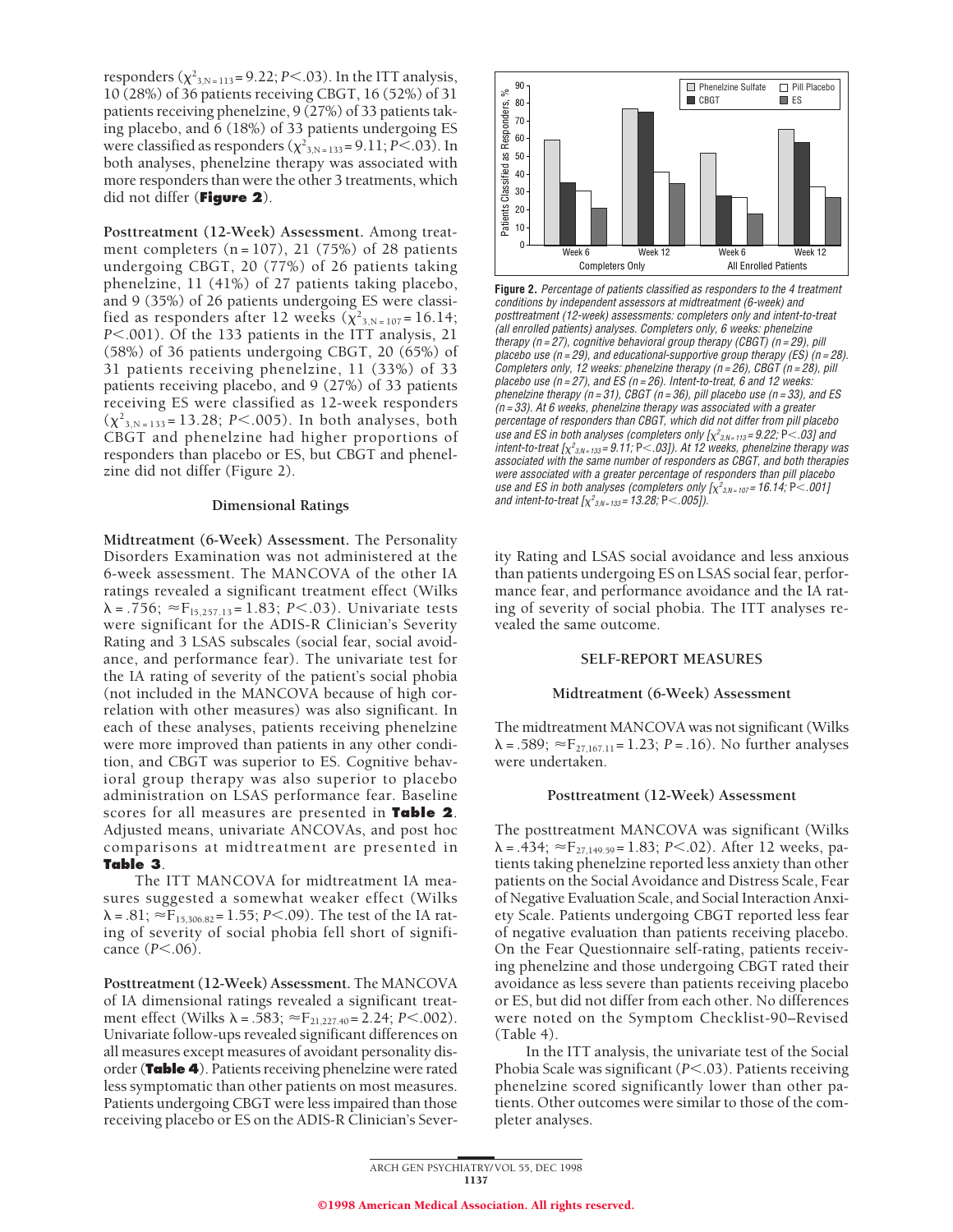**Table 2. Pretreatment Means and SDs for Patients Receiving Cognitive Behavioral Group Therapy (CBGT), Phenelzine, Pill Placebo, and Educational-Supportive Group Therapy (ES): Completers Only**\*

| <b>Measure</b>                          | <b>CBGT</b><br>$(n = 28)$ | <b>Phenelzine Sulfate</b><br>$(n = 26)$ | <b>Pill Placebo</b><br>$(n = 27)$ | <b>ES</b><br>$(n = 26)$ |
|-----------------------------------------|---------------------------|-----------------------------------------|-----------------------------------|-------------------------|
|                                         |                           | <b>Independent Assessor Ratings</b>     |                                   |                         |
| <b>ADIS-R Clinician Severity Rating</b> | $5.56 \pm 1.05$           | $5.71 \pm 0.97$                         | $5.45 \pm 1.23$                   | $5.42 \pm 1.25$         |
| <b>LSAS</b> social fear                 | $15.08 \pm 7.01$          | $17.52 \pm 6.42$                        | $16.52 \pm 7.55$                  | $15.09 \pm 7.95$        |
| LSAS social avoidance                   | $13.14 \pm 7.68$          | $15.71 \pm 7.20$                        | $15.12 \pm 8.20$                  | $13.91 \pm 7.86$        |
| LSAS performance fear                   | $17.03 \pm 5.55$          | $18.61 \pm 5.26$                        | $18.15 \pm 7.06$                  | $16.97 \pm 7.05$        |
| LSAS performance avoidance              | $13.75 \pm 5.96$          | $15.52 \pm 6.39$                        | $15.30 \pm 7.61$                  | $14.69 \pm 7.72$        |
| Overall severity of social phobia       | $4.75 \pm 0.91$           | $5.03 \pm 0.71$                         | $4.97 \pm 0.92$                   | $5.03 \pm 0.87$         |
| No. APD criteria met                    | $2.06 \pm 1.91$           | $2.29 \pm 1.64$                         | $2.03 \pm 1.86$                   | $1.85 \pm 1.87$         |
| APD dimensional score                   | $5.75 \pm 3.72$           | $6.90 \pm 3.45$                         | $6.06 \pm 3.67$                   | $5.61 \pm 3.77$         |
|                                         |                           | <b>Self-report Measures</b>             |                                   |                         |
| Social Avoidance and Distress Scale†    | $16.79 \pm 8.81$          | $21.84 \pm 4.27$                        | $17.77 \pm 8.02$                  | $19.07 \pm 7.31$        |
| Fear of Negative Evaluation Scale       | $22.30 \pm 7.63$          | $25.94 \pm 4.84$                        | $23.00 \pm 7.19$                  | $24.15 \pm 6.15$        |
| Fear Questionnaire social phobia        | $19.00 \pm 7.20$          | $20.50 \pm 6.50$                        | $21.37 \pm 7.61$                  | $17.89 \pm 5.39$        |
| Fear Questionnaire self-rating          | $4.76 \pm 1.86$           | $5.30 \pm 2.17$                         | $5.07 \pm 1.94$                   | $4.59 \pm 2.08$         |
| Social Interaction Anxiety Scale        | $41.76 \pm 18.40$         | $49.10 \pm 11.16$                       | $45.87 \pm 17.80$                 | $45.12 \pm 16.64$       |
| Social Phobia Scale                     | $27.29 \pm 17.01$         | $32.97 \pm 12.64$                       | $30.23 \pm 18.02$                 | $25.32 \pm 14.73$       |
| SCL-90-R depression                     | $8.27 \pm 10.79$          | $7.98 \pm 9.71$                         | $8.44 \pm 9.93$                   | $8.82 \pm 11.33$        |
| SCL-90-R anxiety                        | $5.19 \pm 6.24$           | $5.98 \pm 6.43$                         | $5.80 \pm 7.07$                   | $7.08 \pm 8.55$         |
| SCL-90-R phobic anxiety                 | $1.82 \pm 2.32$           | $2.26 \pm 3.41$                         | $2.58 \pm 4.43$                   | $3.04 \pm 4.79$         |
| SCL-90-R interpersonal sensitivity      | $7.32 \pm 9.12$           | $8.03 \pm 8.39$                         | $7.62 \pm 8.76$                   | $7.93 \pm 8.85$         |
|                                         |                           | <b>Behavior Test Measures</b>           |                                   |                         |
| Performance satisfaction                | $47.08 \pm 27.03$         | $42.50 \pm 22.62$                       | $45.30 \pm 22.53$                 | $44.52 \pm 25.54$       |
| Anticipatory period mean SUDS rating    | $47.22 \pm 24.44$         | $44.55 \pm 25.64$                       | $50.95 \pm 25.11$                 | $51.85 \pm 26.32$       |
| Performance period mean SUDS rating     | $63.63 \pm 22.82$         | $54.17 \pm 23.65$                       | $58.57 \pm 28.45$                 | $64.36 \pm 22.42$       |

\*Values are mean <sup>±</sup> SD and vary because of missing data. ADIS-R indicates Anxiety Disorders Interview Schedule–Revised; LSAS, Liebowitz Social Anxiety Scale; No. APD criteria met, number of DSM-III-R criteria met based on the Personality Disorder Examination; APD dimensional score, 0-14 weighted scoring of avoidant personality disorder criteria from the Personality Disorder Examination; SCL-90-R, Symptom Checklist-90–Revised; and SUDS, Subjective Units of Discomfort Scale.

†Analysis of variance, with treatment condition as the independent variable ( $F_{3,120} = 2.81$ ; P<.05). Post hoc Duncan multiple range test shows phenelzine patients' scores on this measure to be significantly higher than the scores of patients receiving either CBGT or pill placebo. However, the multivariate analysis of variance including this measure was nonsignificant. No other pretreatment differences were significant.

**Table 3. Adjusted Means and Analyses of Covariance for Independent Assessor Measures at Midtreatment (6-Week) Assessment for Patients Receiving Cognitive Behavioral Group Therapy (CBGT), Phenelzine, Pill Placebo, and Educational-Supportive Group Therapy (ES): Completers Only**\*

| <b>Measure</b>                          | <b>Pheneizine Sulfate</b><br>$(n = 26)$ | <b>CBGT</b><br>$(n = 28)$ | Pill Placebo<br>$(n = 27)$ | ES<br>$(n = 26)$    | F†                |
|-----------------------------------------|-----------------------------------------|---------------------------|----------------------------|---------------------|-------------------|
| <b>ADIS-R Clinician Severity Rating</b> | $3.63_{\circ} \pm 1.10$                 | $4.34b \pm 0.97$          | $4.54he \pm 1.02$          | $4.87_{c} \pm 1.06$ | 4.97‡             |
| <b>LSAS</b> social fear                 | $10.86_a \pm 5.47$                      | $13.73_h \pm 5.77$        | $14.44_{he}$ ± 5.15        | $15.34. \pm 5.77$   | 4.04‡             |
| <b>LSAS</b> social avoidance            | $8.88_{\circ} \pm 4.98$                 | $11.36_h \pm 5.91$        | $12.02_h \pm 5.80$         | $14.04c \pm 5.75$   | 4.18 <sup>±</sup> |
| LSAS performance fear                   | $11.77a \pm 5.31$                       | $13.61_h \pm 4.80$        | $14.81 + 4.79$             | $15.48 + 3.91$      | 3.788             |
| LSAS performance avoidance              | $10.34 \pm 5.16$                        | $10.84 \pm 4.75$          | $12.21 \pm 5.53$           | $12.97 \pm 4.20$    | 1.54              |
| Overall severity of social phobia       | $3.80_{\rm a} \pm 0.71$                 | $4.14_h \pm 0.76$         | $4.36_{he} \pm 0.47$       | $4.46_{c} \pm 0.58$ | 3.788             |

\*Values are mean <sup>±</sup> SD and vary because of missing data. SDs are adjusted for baseline values and within-treatment regression. Self-report measures are not included in this table because the multivariate analysis of covariance revealed no significant differences among treatment conditions. Multiple comparisons with Duncan multiple range tests were conducted only after significant F tests; means with different subscripts are significantly different (P<.05); if no subscripts are displayed, pairwise comparisons were not conducted.

†Analysis of covariance with treatment condition as the independent variable and pretreatment score as the covariate.

 $\frac{1}{2}P < 0.01$ .  $\S P < .05.$ 

#### **BEHAVIORAL TEST**

The behavioral test was administered only at pretreatment and posttreatment assessments. The posttreatment MANCOVA revealed a significant treatment effect (Wilks  $\lambda = .708$ ;  $\approx$  F<sub>9,207.02</sub> = 3.51; *P*<.001). Analyses of anticipatory anxiety ratings revealed no differences. Patients receiving phenelzine reported less anxiety than

other patients during the behavior test performance. Patients undergoing CBGT reported less anxiety than patients receiving placebo or ES. Analysis of patients' performance ratings also revealed significant differences. Cognitive behavioral group therapy and phenelzine therapy resulted in significantly greater performance satisfaction than placebo or ES but did not themselves differ. In the ITT analysis, the univariate

ARCH GEN PSYCHIATRY/ VOL 55, DEC 1998 1138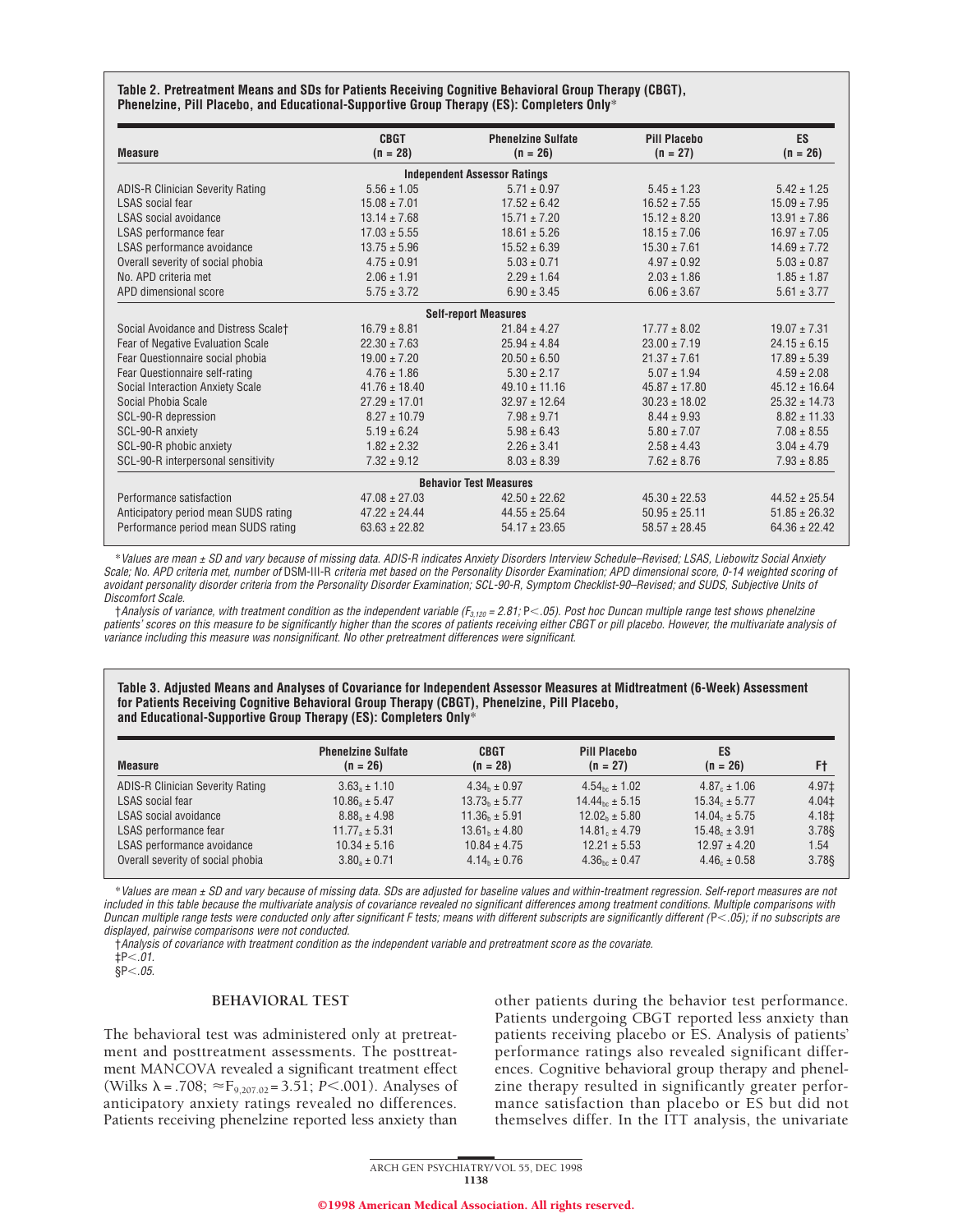**Table 4. Adjusted Means and Analyses of Covariance at Posttreatment (12-Week) Assessment for Patients Receiving Cognitive Behavioral Group Therapy (CBGT), Phenelzine, Pill Placebo, and Educational-Supportive Group Therapy (ES): Completers Only**\*

| <b>Measure</b>                          | <b>Phenelzine Sulfate</b><br>$(n = 26)$ | <b>CBGT</b><br>$(n = 28)$           | <b>Pill Placebo</b><br>$(n = 27)$ | <b>ES</b><br>$(n = 26)$ | F†         |
|-----------------------------------------|-----------------------------------------|-------------------------------------|-----------------------------------|-------------------------|------------|
|                                         |                                         | <b>Independent Assessor Ratings</b> |                                   |                         |            |
| <b>ADIS-R Clinician Severity Rating</b> | $2.95_a \pm 1.06$                       | $3.40b \pm 0.88$                    | $4.32c \pm 0.94$                  | $4.62_{\rm d} \pm 0.96$ | 7.98‡      |
| <b>LSAS</b> social fear                 | $8.60_a \pm 4.80$                       | $11.98h \pm 4.85$                   | $13.27_h \pm 5.50$                | $15.03c \pm 4.91$       | $6.12 \pm$ |
| LSAS social avoidance                   | $6.90_a \pm 4.65$                       | $9.93_h \pm 4.83$                   | $11.72c \pm 5.11$                 | $12.99c \pm 4.75$       | 5.98‡      |
| LSAS performance fear                   | $9.60_a \pm 3.86$                       | $13.41h \pm 3.78$                   | $14.53_{\text{bc}} \pm 4.21$      | $15.16 + 3.64$          | 5.86‡      |
| LSAS performance avoidance              | $6.83_a \pm 4.04$                       | $10.92b \pm 4.33$                   | $11.30b \pm 4.34$                 | $12.00b \pm 4.05$       | 4.34‡      |
| Overall severity of social phobia       | $3.15_a \pm 0.84$                       | $3.78b \pm 0.66$                    | $4.05_{he} \pm 0.76$              | $4.29c \pm 0.64$        | $5.81 \pm$ |
| No. APD criteria met                    | $0.82 \pm 0.70$                         | $0.63 \pm 0.70$                     | $1.00 \pm 0.70$                   | $0.40 \pm 0.33$         | 1.00       |
| APD dimensional score                   | $2.50 \pm 1.89$                         | $2.15 \pm 2.00$                     | $2.80 \pm 1.94$                   | $1.52 \pm 1.32$         | 0.77       |
|                                         |                                         | <b>Self-report Measures</b>         |                                   |                         |            |
| Social Avoidance and Distress Scale     | $8.36_a \pm 4.38$                       | $15.28_{\text{hc}} \pm 5.24$        | $17.31c \pm 4.65$                 | $13.92b \pm 4.13$       | 6.39‡      |
| Fear of Negative Evaluation Scale       | $17.18a \pm 5.01$                       | $21.41h \pm 4.32$                   | $23.91 + 4.75$                    | $20.38b \pm 4.49$       | $3.75$ §   |
| Fear Questionnaire social phobia        | $11.87 \pm 4.07$                        | $14.65 \pm 3.99$                    | $16.32 \pm 4.07$                  | $15.53 \pm 2.88$        | 1.70       |
| Fear Questionnaire self-rating          | $3.19_a \pm 0.36$                       | $3.371 \pm 0.35$                    | $4.42b \pm 0.42$                  | $4.13b \pm 0.59$        | 3.008      |
| Social Interaction Anxiety Scale        | $27.74_a \pm 10.90$                     | $39.35_{\text{hc}}$ ± 13.18         | $40.49. \pm 13.39$                | $35.67b \pm 11.09$      | $3.92$ §   |
| Social Phobia Scale                     | $15.57 \pm 9.25$                        | $25.84 \pm 10.00$                   | $24.33 \pm 7.55$                  | $19.69 \pm 7.23$        | 2.42       |
| SCL-90-R depression                     | $1.15 \pm 0.57$                         | $1.25 \pm 0.42$                     | $1.16 \pm 0.64$                   | $0.96 \pm 0.49$         | 0.27       |
| SCL-90-R anxiety                        | $0.72 \pm 0.30$                         | $1.10 \pm 0.44$                     | $1.04 \pm 0.70$                   | $0.60 \pm 0.30$         | 1.96       |
| SCL-90-R phobic anxiety                 | $0.50 \pm 0.53$                         | $0.59 \pm 0.46$                     | $0.59 \pm 0.63$                   | $0.13 \pm 0.29$         | 2.69       |
| SCL-90-R interpersonal sensitivity      | $1.12 \pm 0.63$                         | $1.19 \pm 0.59$                     | $1.50 \pm 0.71$                   | $1.10 \pm 0.56$         | 2.06       |
|                                         |                                         | <b>Behavior Test Measures</b>       |                                   |                         |            |
| Performance satisfaction                | $65.40_a \pm 9.16$                      | $67.19_a \pm 8.11$                  | $51.04_h \pm 10.16$               | $47.36_h \pm 8.76$      | 5.59‡      |
| Anticipatory period mean SUDS rating    | $32.48 \pm 12.17$                       | $48.37 \pm 13.13$                   | $40.55 \pm 14.23$                 | $45.51 \pm 16.11$       | 2.55       |
| Performance period mean SUDS rating     | $33.42_a \pm 12.28$                     | $40.91h \pm 9.95$                   | $46.13c \pm 13.70$                | $49.56 + 13.99$         | 3.08§      |

\*Values are mean <sup>±</sup> SD and vary because of missing data. SDs are adjusted for baseline values and within-treatment regression. Multiple comparisons with Duncan multiple range tests were conducted only after significant F tests; means with different subscripts are significantly different (P<.05); if no subscripts are displayed, pairwise comparisons were not conducted. ADIS-R indicates Anxiety Disorders Interview Schedule–Revised; LSAS, Liebowitz Social Anxiety Scale; No. APD criteria met, number of DSM-III-R criteria met based on the Personality Disorder Examination; APD dimensional score, 0-14 weighted scoring of avoidant personality disorder criteria from the Personality Disorder Examination; SCL-90-R, Symptom Checklist-90–Revised; and SUDS, Subjective Units of Discomfort Scale.

†Analysis of covariance with treatment condition as the independent variable and pretreatment score as the covariate.  $\frac{1}{2}P < .01$ .

 $$P<.05.$ 

analysis of anxiety during the behavior test was not significant.

# **MAGNITUDE OF EFFECT**

We examined the between-groups magnitude of effect of phenelzine therapy and CBGT above the effect of placebo after acute treatment. The effect size (d) was calculated according to the following formula:  $d = (M_{\text{placebo}} - M_{\text{treatment}})$  / SD<sub>pooled</sub>. Cohen<sup>68</sup> provides conventional definitions for small  $(0.\overline{10})$ , medium $(0.25)$ , and large $(0.40)$  effects. Furthermore, a medium effect is defined as one that is apparent, ie, "visible to the naked eye." These conventions have historically worked well in the behavioral sciences. Complete effect size data are available from the authors (R.G.H.). Effect sizes for phenelzine therapy over placebo use were large, eg, 0.71 for the ADIS-R Clinician's Severity Rating and 0.58 to 0.69 for the LSAS subscales. The corresponding figures for CBGT were 0.44 and 0.10 to 0.31, more variable than for phenelzine therapy and generally in the medium range.

# **THE IMPACT OF SITE**

At midtreatment, there were no significant site effects. MANCOVAs at posttreatment revealed significant main

effects of site in each analysis but no significant site  $\times$ treatment interactions. Significant univariate main effects of site were found on 3 IA measures, 1 questionnaire, and 1 behavior test rating, with patients from New York City rated as more severe in 4 of 5 cases. However, sites did not differ in attrition or response to particular treatments.

# **COMMENT**

Both phenelzine therapy and CBGT seem to be effective for social phobia. Compared with pill placebo and attention-placebo conditions, both were associated with higher rates of response after 12 weeks. At this global level of response, the 2 treatments produced equivalent outcomes. Seventy-seven percent of patients receiving phenelzine and 75% of patients undergoing CBGT who completed treatment (65% and 58% of enrolled patients, respectively) were classified as responders, significantly more than for placebo use or ES. Patients receiving phenelzine were also less anxious than control patients on most IA, self-report, and behavior test measures. Cognitive behavioral group therapy surpassed 1 or both control conditions on many of these measures as well.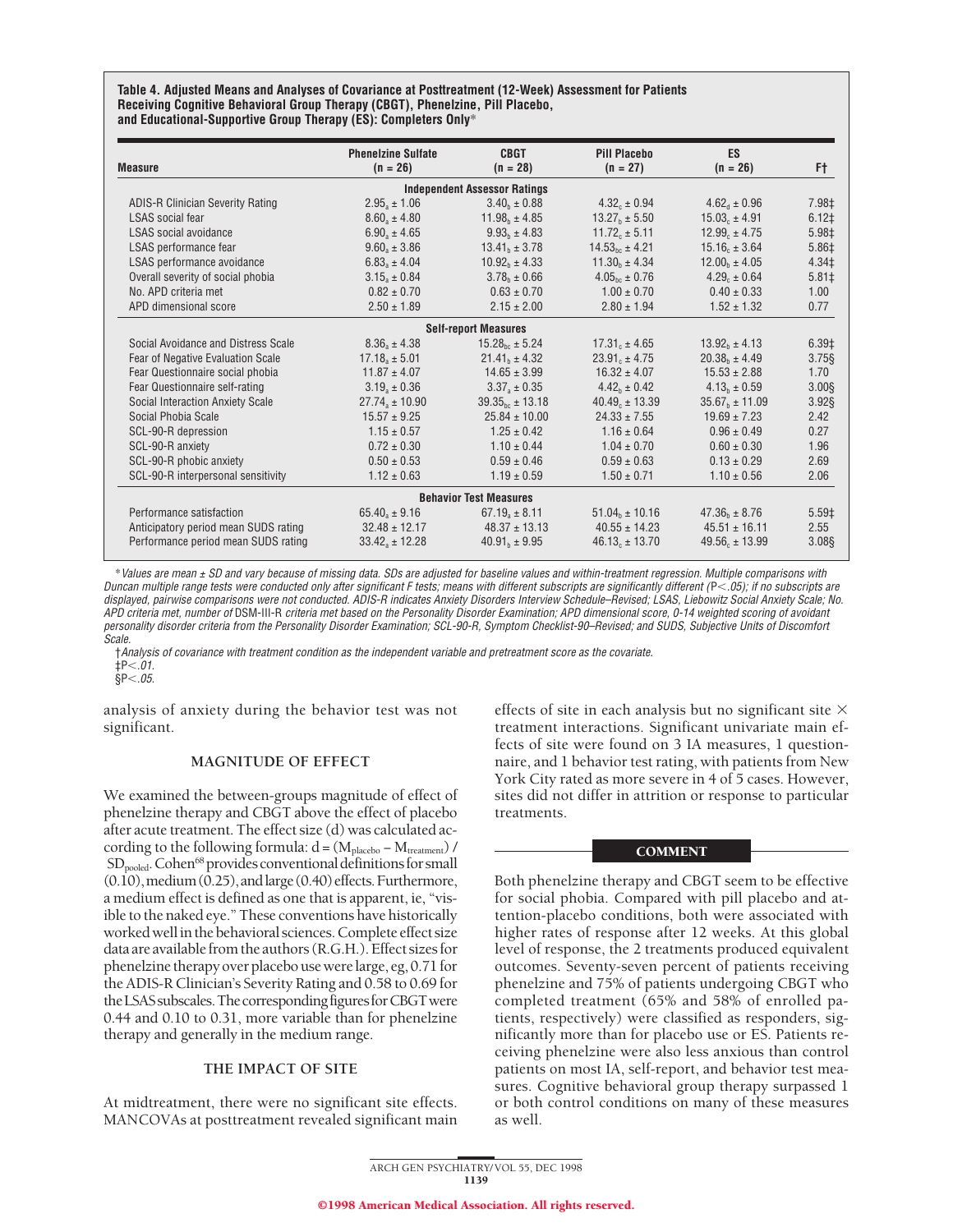Although rates of response to phenelzine therapy and CBGT were similar after 12 weeks, the pattern of response was different. Fifty-two percent of patients taking phenelzine but only 28% of patients undergoing CBGT were classified as responders after 6 weeks. Expressed otherwise, 80% of 12-week phenelzine responders reached that threshold after 6 weeks, whereas only 48% of 12 week CBGT responders did so. On several IA ratings, patients receiving phenelzine were rated as less anxious than patients in the other conditions after 6 weeks. Patients undergoing CBGT were rated as less anxious on most ratings than patients receiving ES but were rated as less anxious than patients taking placebo on only 1 midtreatment measure. After 12 weeks, the superiority of CBGT to the control conditions was greater.

Despite similar percentages of response after 12 weeks, phenelzine therapy was also superior to CBGT on several measures. On the whole, phenelzine therapy responders seemed to be "better responders" than CBGT responders. Because CBGT was characterized by an increased rate of response between midtreatment and posttreatment, it is unclear whether patients receiving CBGT had achieved "the maximum" after 12 weeks. An extended period of intensive treatment may benefit CBGT efficacy, a proposition we are currently evaluating. We are also studying the utility of combination treatment, which may be especially relevant for the most impaired patients.

Adverse effects are always a concern in studies of MAOI treatment. However, we observed few serious problems. No hypertensive crises occurred, and no patient was precluded from dosage escalation because of adverse effects. Two events of significance occurred. One patient receiving phenelzine was removed from the study in week 11 because of hypomanic symptoms. One patient taking placebo withdrew after week 6 because of headache.

Evaluation of CBGT in New York City (expert in biologic approaches) and of phenelzine therapy in Albany (expert in cognitive behavioral treatments) posed a difficult test of the treatments' efficacy. However, there were no significant site  $\times$  treatment interactions, suggesting that both sites were able to implement the treatments with equivalent quality. We believe that it was important to undertake a study that, by virtue of its collaborative nature, might have heightened credibility to mental health professionals from medical and nonmedical disciplines.

Limitations of the study design are as follows. First, we did not conduct weekly assessments of patients' status. To do so would have provided a more fine-grained analysis of patient progress and made the data more amenable to other statistical approaches (eg, survival analysis). We also did not include adequate measurement of patient disability, functional impairment, or lowered life satisfaction. These types of data are increasingly recognized as important and have been related to outcome of treatment of social phobia.69 Furthermore, we were not able to examine outcomes of other disorders that may have been comorbid with patients' social phobia, and this remains an area for future research.

This article focused on the report of outcome during the first 12 weeks of the study comparing phenelzine therapy and CBGT. However, the treatments may have different effects over time, and subsets of patients

(eg, patients with generalized vs nongeneralized social phobia) may have more or less unique patterns of response to the treatments. These important issues are discussed in a forthcoming article.

#### *Accepted for publication August 19, 1998.*

*Supported by grants MH44 119 (Dr Heimberg) and MH40 121 (Dr Liebowitz) from the National Institute of Mental Health, Bethesda, Md, and grant PO5 MH30906 from the New York State Psychiatric Institute Mental Health Clinical Research Center, New York. Parke-Davis Pharmaceuticals, Morris Plains, NJ, supplied Nardil and matching placebo.*

*We thank Andrea Gitow, Linda Street, John Feerick, and Randall Marshall for their contributions to the study;* Lars-Göran Oust for his comments on a draft of the manu*script; and Alan Sockloff and Ralph Rosnow for statistical consultation.*

*Corresponding author: Richard G. Heimberg, PhD, Adult Anxiety Clinic of Temple, Department of Psychology, Temple University, Weiss Hall, 1701 N 13th St, Philadelphia, PA 19122-6085 (e-mail: rheimber@nimbus.ocis .temple.edu).*

#### **REFERENCES**

- 1. Kessler RC, McGonagle KA, Zhao S, Nelson CB, Hughes M, Eshleman S, Wittchen H-U, Kendler KS. Lifetime and 12-month prevalence of DSM-III-R psychiatric disorders in the United States: results from the National Comorbidity Survey. Arch Gen Psychiatry. 1994;51:8-19.
- 2. Hazen AL, Stein MB. Clinical phenomenology and comorbidity. In: Stein MB, ed. Social Phobia: Clinical and Research Perspectives. Washington, DC: American Psychiatric Press; 1995:3-41.
- 3. Öst L-G. Age of onset in different phobias. J Abnorm Psychol. 1987;96:223-229.
- 4. Reich J, Goldenberg I, Vasile R, Goisman R, Keller M. A prospective followalong study of the course of social phobia. Psychiatry Res. 1994;54:249-258.
- 5. Magee WJ, Eaton WW, Wittchen H-U, McGonagle KA, Kessler RC. Agoraphobia, simple phobia, and social phobia in the National Comorbidity Survey. Arch Gen Psychiatry. 1996;53:159-168.
- 6. Schneier FR, Johnson J, Hornig C, Liebowitz MR, Weissman MM. Social phobia: comorbidity and morbidity in an epidemiologic sample. Arch Gen Psychiatry. 1992;49:282-288.
- 7. Davidson JRT, Hughes DL, George LK, Blazer DG. The epidemiology of social phobia: findings from the Duke Epidemiological Catchment Area Study. Psychol Med. 1993;23:709-718.
- 8. Liebowitz MR, Gorman JM, Fyer AJ, Klein DF. Social phobia: review of a neglected anxiety disorder. Arch Gen Psychiatry. 1985;42:729-736.
- 9. Turner SM, Beidel DC, Dancu CV, Keys DJ. Psychopathology of social phobia and comparison to avoidant personality disorder. J Abnorm Psychol. 1986;95:389-394.
- 10. Schneier FR, Heckelman LR, Garfinkel R, Campeas R, Fallon BA, Gitow A, Street L, DelBene D, Liebowitz MR. Functional impairment in social phobia. J Clin Psychiatry. 1994;55:322-331.
- 11. van Vliet IM, den Boer JA, Westenberg HGM. Psychopharmacological treatment of social phobia: a double blind controlled study with fluvoxamine. Psychopharmacology. 1994;115:128-134.
- 12. Katzelnick DJ, Kobak KAY, Greist JH, Jefferson JW, Mantle JM, Serlin RC. Sertraline for social phobia: a double-blind, placebo-controlled crossover study. Am J Psychiatry. 1995;152:1368-1371.
- 13. Stein MB, Chartier MJ, Hazen AL, Croft CDL, Chale RA, Coté D, Walker JA. Paroxetine in the treatment of generalized social phobia: open-label treatment and double-blind placebo-controlled discontinuation. J Clin Psychopharmacol. 1996; 16:218-222.
- 14. Stein MB, Liebowitz MR, Lydiard RB, Pitts CD, Bushnell W, Gergel I. Paroxetine treatment of generalized social phobia (social anxiety disorder): a randomized, controlled study. JAMA. 1998;280:708-713.
- 15. Davidson JRT, Potts NLS, Richichi E, Krishnan R, Ford SM, Smith R, Wilson WH. Treatment of social phobia with clonazepam and placebo. J Clin Psychopharmacol. 1993;13:423-428.
- 16. Liebowitz MR, Schneier F, Campeas R, Hollander E, Hatterer J, Fyer A, Gorman